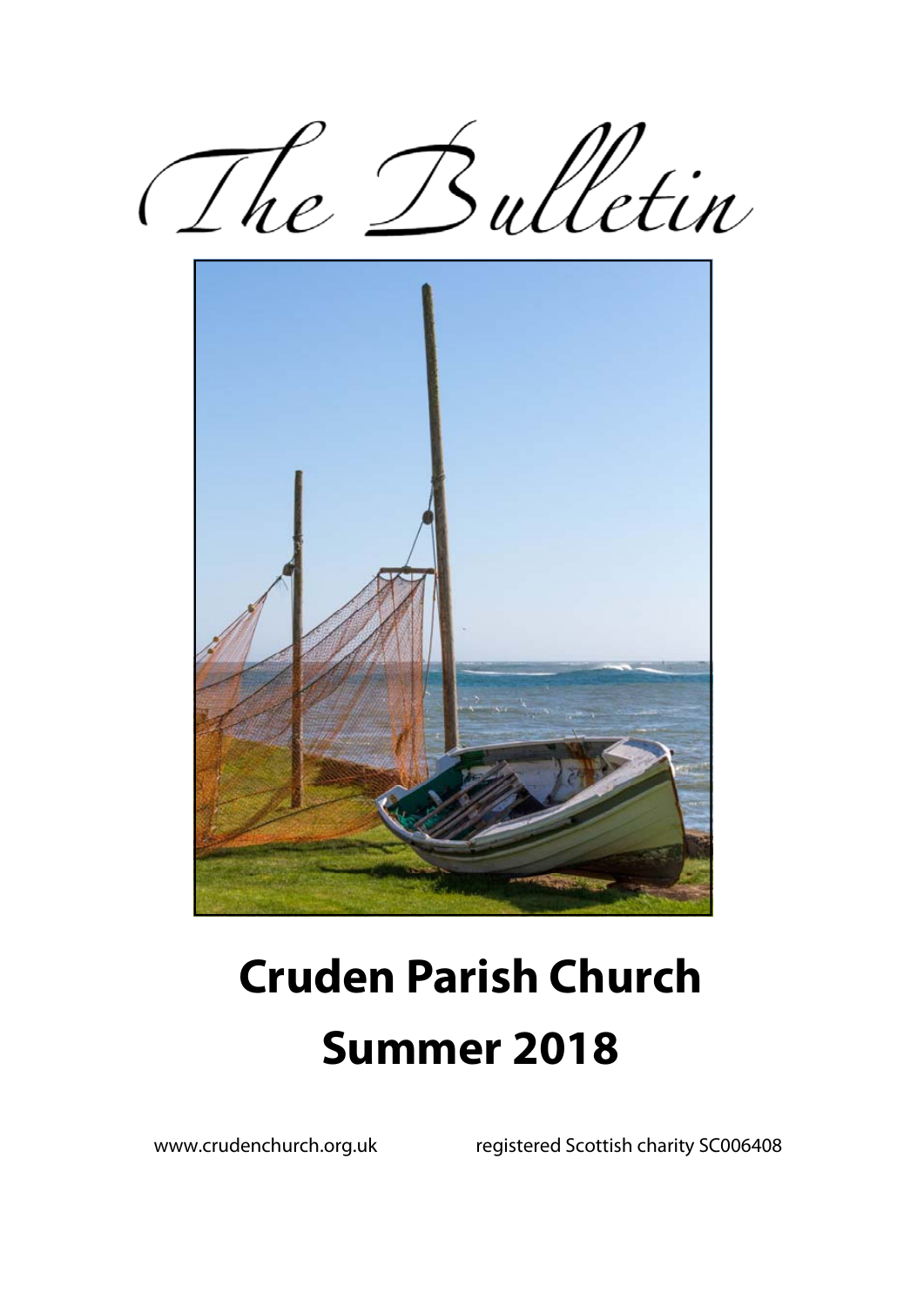# **Diary Dates Summer 2018**

Worship services will continue every Sunday in the Church at 10 am

### **JUNE**

| Sunday 3rd    | Prayer time in the Vestry 11.15 am                                                                                         |
|---------------|----------------------------------------------------------------------------------------------------------------------------|
| Sunday 10th   | Cake & Candy in aid of Christian Aid                                                                                       |
| Tuesday 12th  | Craft Group in Hall 1.30 pm                                                                                                |
| Thursday 14th | Cruden Church Outing (details inside)                                                                                      |
| Sunday 17th   | Special Invitation Sunday (details inside)                                                                                 |
| Sunday 24th   | Congregational Walk leaving church hall at 11.30 am<br>Portsoy - Findlater Castle - Portsoy Circular                       |
| Tuesday26th   | Craft Group in Hall 1.30 pm                                                                                                |
| <b>JULY</b>   |                                                                                                                            |
| Sunday 8th    | Cake & Candy in aid of Christian Aid                                                                                       |
| Tuesday 10th  | Craft Group in Hall 1.30 pm                                                                                                |
| Sunday 22nd   | Congregational Walk leaving church hall at<br>11.30 am: Aberdeen Beach Esplanade to Footdee                                |
| Tuesday 24th  | Craft Group in Hall 1.30 pm                                                                                                |
| <b>AUGUST</b> |                                                                                                                            |
| Sunday 5th    | Prayer time in the Vestry 11.15 am                                                                                         |
| Tuesday 7th   | Craft Group in Hall 1.30 pm                                                                                                |
| Sunday 12th   | Cake & Candy in aid of Christian Aid<br>Congregational Walk leaving church hall at<br>11.30 am: Tyrebagger Sculpture Trail |
| Tuesday 21st  | Craft Group in Hall 1.30 pm                                                                                                |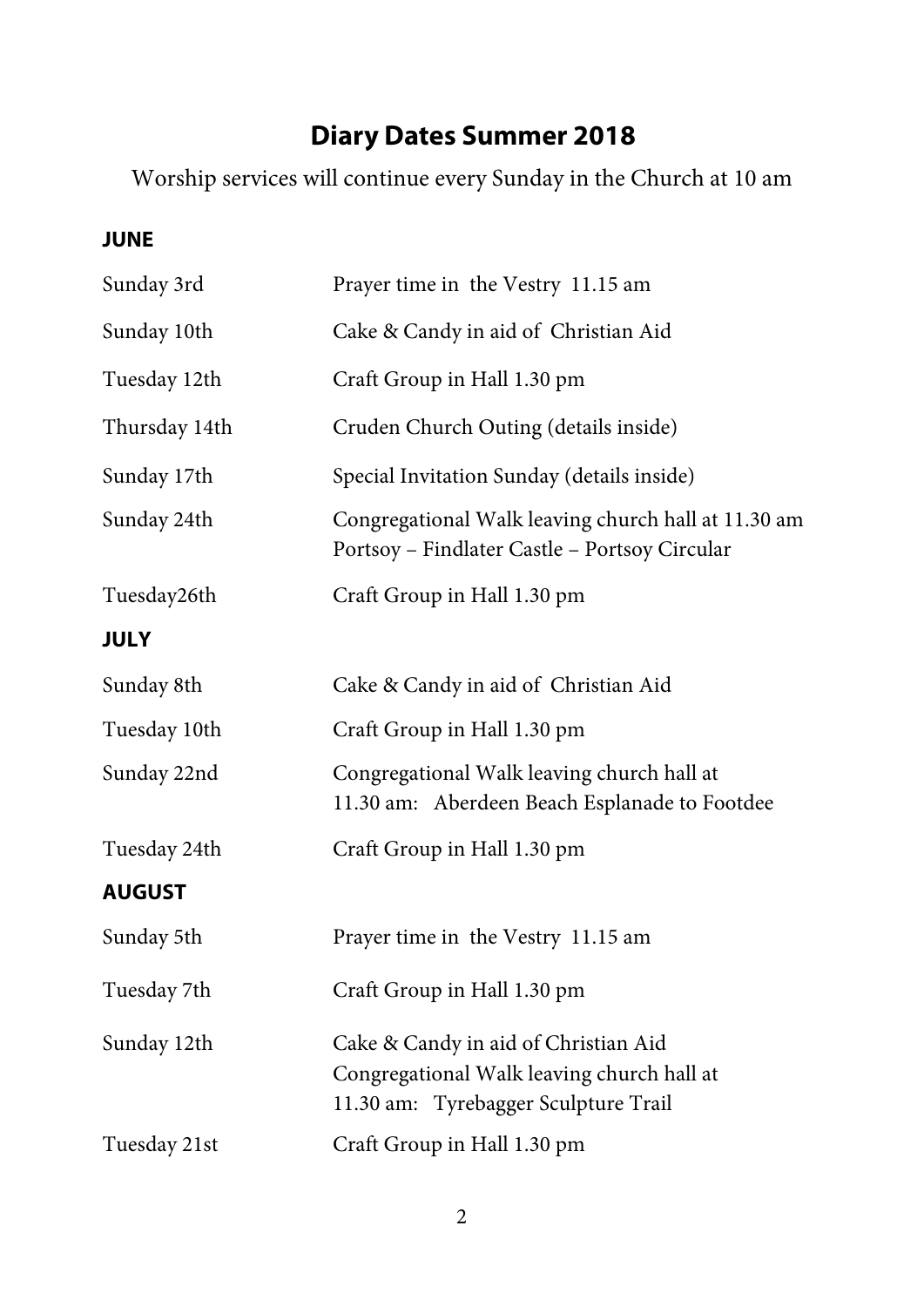#### **SEPTEMBER**

Sunday 2nd Prayer time in the Vestry 11.15 am Tuesday 4th Craft Group in Hall 1.30 pm

Wednesday 5th Choir Practice in Hall 7.30 pm



# **Weekend of Invitation**

The Weekend of Invitation is a national event being held on the 15 to 17 June and your Kirk Session has agreed to participate in the event. National research has shown that there are many in our country who are waiting to be invited to church.

We live in a society where many feel that they live in isolation and in fear of their faith and this can be a difficult barrier to cross for many different reasons. However, your Kirk Session have been praying for all in our parish that you feel the presence of God in your life. If you are one of those then Sunday 17 June is for you.

Please give prayerful thought and accept the invitation to come and join us at the family service at 10.00am in the church or to the open air Songs of Praise at Port Erroll Harbour at 3.00pm when musical accompaniment will be provided by the Salvation Army Band. The open air service will be followed by a BBQ. Better still come to both!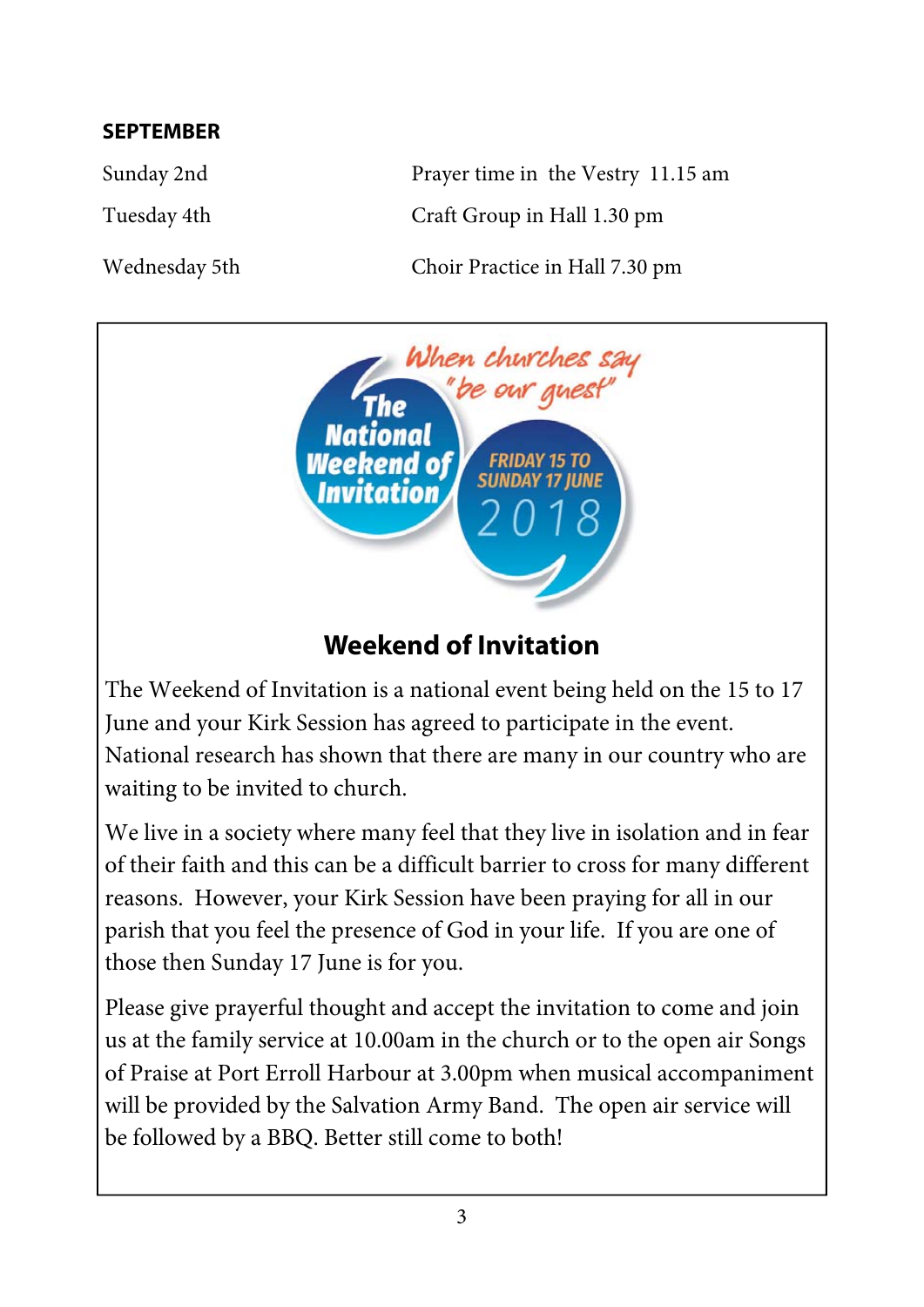# **Sponsored Walk & Annual Outing**

A huge thank you to all sponsors and all who took part in the Sponsored Walk on 29 April in aid of the Church Outing. Approximately £750 has been raised to date.

An open invitation is extended to anyone wishing to join us on Thursday 14 June when we are going to the Heritage Museum & Christies Garden Centre in Fochabers followed by High Tea at Morris's Hotel in Oldmeldrum.

A bus will pick up in Cruden Bay at 12.30 pm and Hatton Village Hall at 1 pm. If you would like to come please can you notify Shonah Taylor (841519) or Hatton Post Office, Irene Will (841532), Muriel Cantlay (841219), Wilma Moir (841516) or Rosemary Pittendrigh (812220).

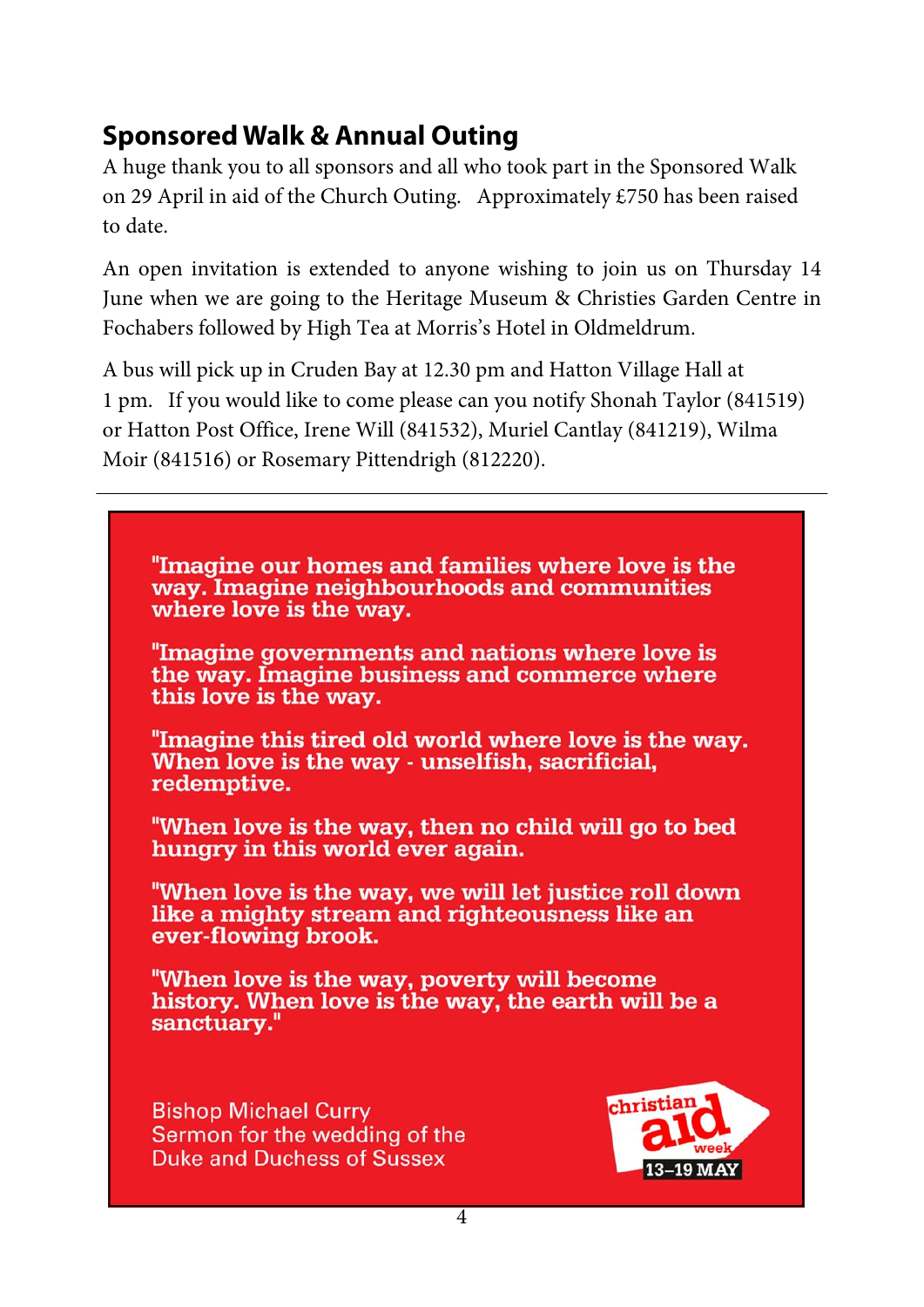

With no house to house being carried out again this year, a Christian Aid envelope is enclosed for your consideration. If you wish to donate, it would be greatly appreciated if

you could return the envelope or telephone for collection to any of the following:

- Rosemary Reid, 11 Manse Road, Hatton Tel: 841531
- Beatrice Fawkes, 3 Northfield Gardens, Hatton Tel: 841814
- Hatton Market, Station Road, Hatton
- Mary Bratton, 169 Braehead Drive, Cruden Bay Tel: 812573
- Rosemary Pittendrigh, 21 Links View, Cruden Bay- Tel: 812220
- Post Office, Main Street, Cruden Bay
- Cruden Parish Church
- or Donate online at **caweek.org** or call **08080006006**

The theme of Christian Aid week this year is **"Stand together for dignity, for equality, for justice."** 

Poverty is an outrage against humanity. It robs people of their dignity and lets injustice thrive. But together we have the power to transform lives. Will you Stand Together with us this year to help families live full lives, free from poverty?

## **Rosemary Pittendrigh**

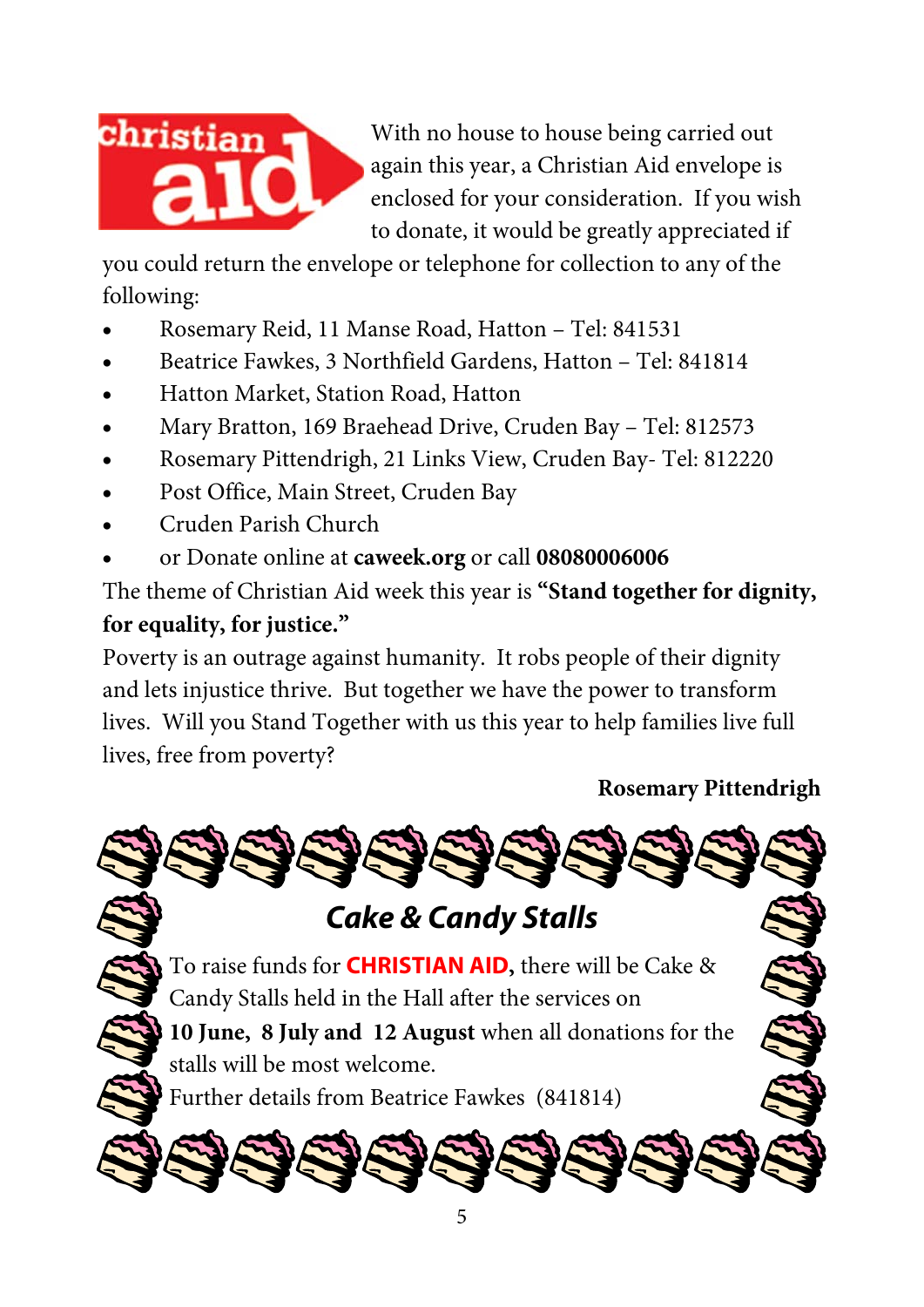## **BALMEDIE at 80**



Guess the year - Shirley Bassey and Anthony Hopkins were born, the Golden Gate Bridge in San Francisco was officially opened, and George VI was crowned King after his brother Edward abdicated to marry Mrs Simpson.

It is of course 1937, and on 27 October that year Balmedie House near Aberdeen was opened by Lord Polwarth with the express purpose that it would become ' a place where lonely people are cared for'. The house was purchased from the Lumsden family for the princely sum of £2,000 and a further £3,000 was spent to make it fit for purpose. There was accommodation for 35 residents sleeping in dormitories. The house used 10 tons of coal a month to keep it warm!

In 1962 major renovations were undertaken to improve the living accommodation. To fund these improvements, the board rate was raised from 12 shillings and sixpence to 15 shillings (75pence) a week!! Then in 1992 the house was closed for several months while further refurbishment took place, followed by another upgrade in 2006 when 32 ensuite bedrooms were created and a new wing was created. Ann Reid, Service Manager for the past six years told Crossreach News 'Balmedie has come a long way from its beginnings and much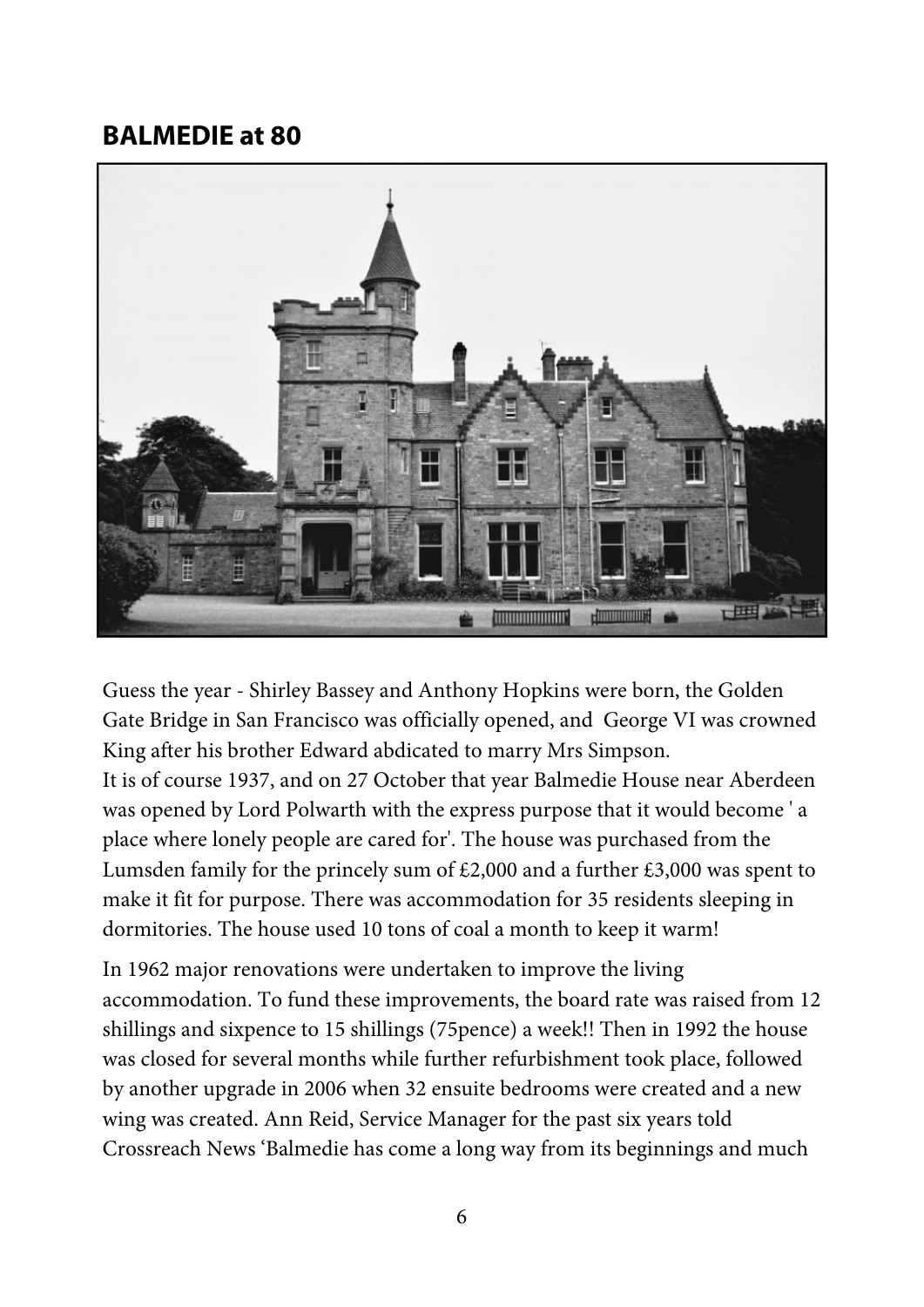has changed - for example, no more dormitories or coal fires! The level of care and support has increased and staff are qualified professionals are who work to very high standards as evidenced by Care Inspectorate top grades of 6 across all areas. Yet much has also stayed the same; the glorious views from the house, the rabbits on the lawn & the distant sound of the sea. The practical outworking of Christian care and compassion continues through the commitment of everyone who works there, and the friendship & contentment found by those older people who live at Balmedie, plus the love of God which never changes but sustains us each day. '

So how did the home mark it's 80th Birthday? 'Our celebrations started back in August with a Family Barbecue, birthday balloons, cakes and a marquee plus dancing on the lawn to Jack the Entertainer. Then on our actual birthday, 27th October, we began with a Thanksgiving Service followed by a three course meal, cake and refreshments, then dancing & singing which went on until late in the evening. I suppose we are a bit like the Queen having two birthdays!! Looking back, 2017 has brought many happy memories and the enthusiasm of the residents and the dedication of the staff has made me realise what is important in life. I can't promise that I'll be here for our 85th Birthday, but knowing the Staff it will be another day to remember.'

*Taken from Crossreach News Issue 1 2018.* 



There have been fewer children at Messy Church but those attending have enjoyed the wide variety of activities provided by our enthusiastic helpers. We have added messy science to our repertoire and the water filled bottles to make music proved popular. Joshua was the theme for the day. Look out for floating and sinking next time. We have

come to the end of our session and the team would like to thank all those people who help make Messy Church such a happy , lively and friendly place. We resume in September when we hope to see lots of children.

Future Messy Church dates: 20 September, 18 October, 15 November

**The Messy Church Team.**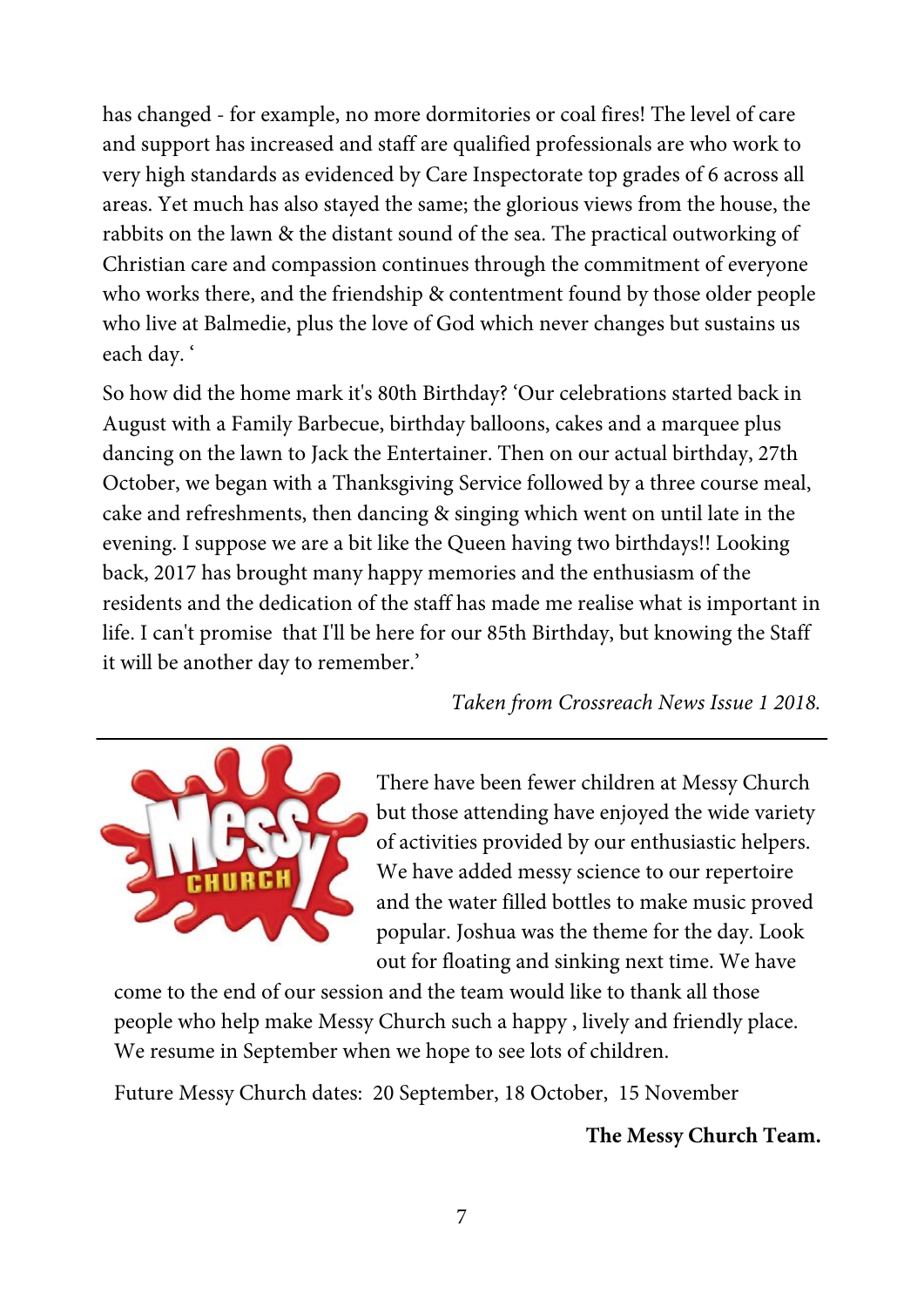## **CRUDEN CHURCH WALKING GROUP 2018**



On the 23 March 2018 seven folk made their way to the Braes of Gight near Methlick for our first walk of the year.

 After a leisurely picnic lunch at the Forestry Commission car park, we set off on the walk. We stopped at the ruins of Gight Castle which looms over the River Ythan and was for hundreds of years the home of the Gordons of Gight, distant cousins of the Gordons

of Haddo. The Castle is perhaps most renowned for being the childhood home of George Gordon, better known as the poet Lord Byron, whose mother Catherine was the last Gordon to reside there. Due to the gambling habits of Byron's father the castle was sold to the Earl of Aberdeen for his son Lord Haddo. The premature death of Lord Haddo, due to a riding accident, led to the abandonment of the Castle as a residence and its decline into ruin.

We set off again downhill towards the river then climbed up the steps into the woods where the snowdrops were out in full bloom. We followed the track round the woods and after crossing a few wooden bridges we came back down on to the banks of the River Ythan where we then made our way back to the car park.

The sun shone, a light breeze was blowing, we had walked 3.9 miles and everyone enjoyed the fellowship and the lovely fly cup at Formartines on the way home.

On Sunday 29 April we joined with Cruden Guild for the annual sponsored walk. This year we started with our usual picnic lunch at Aden Park then after a wee shower of rain the sun came out and ten walkers set off through Aden Park then across the main road towards Pitfour Lake. On our way round the Lake we could see at a distance an Osprey nest and the osprey sitting on the tree. The swans were busy having a feed of the young tender shoots of winter barley or floating leisurely along in the lake. After the walk we enjoyed refreshments at the café at Aden Park.

If you would like to join us on the walks please contact Maureen Esson on 01779 813049. You will be most welcome.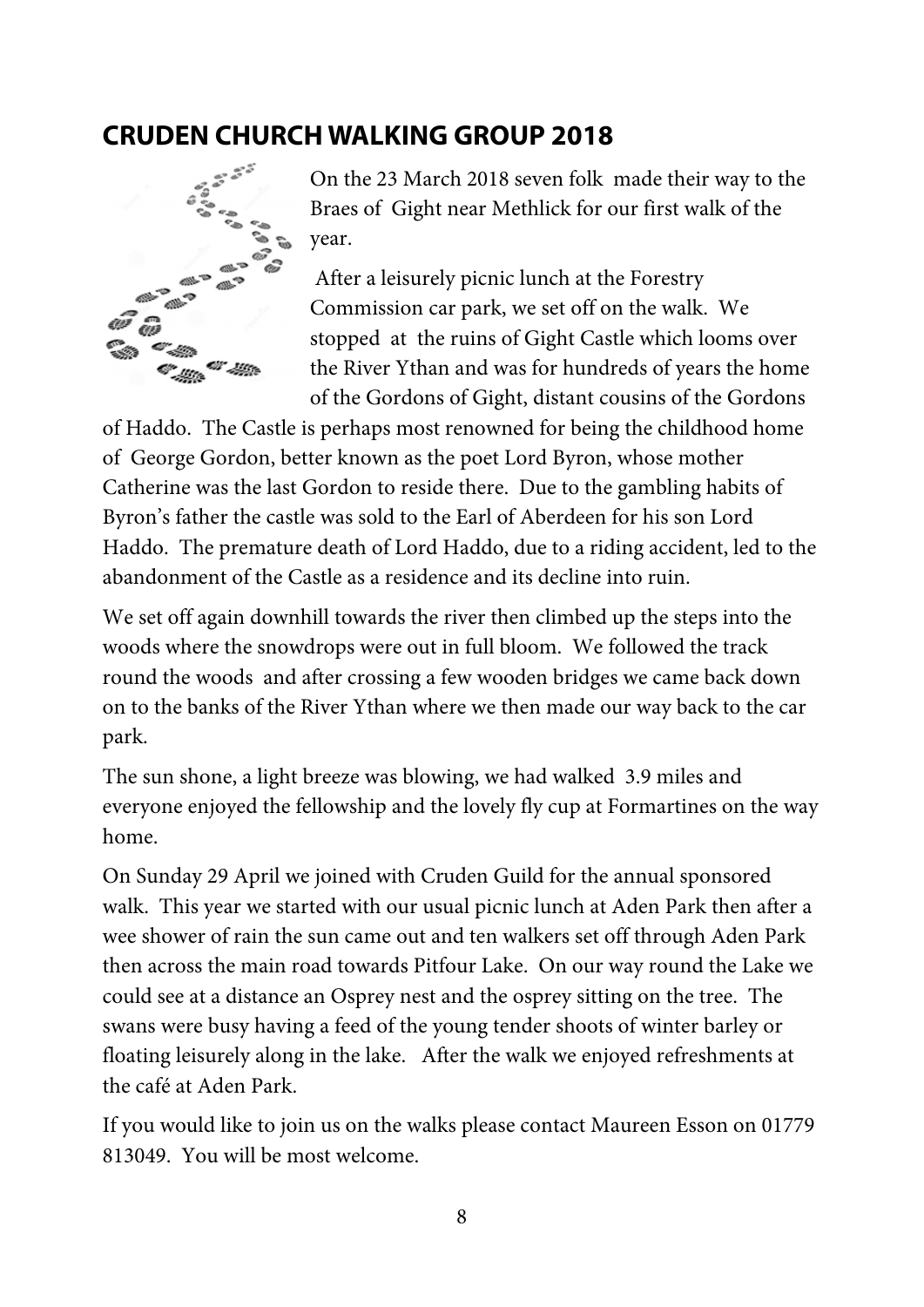# **CRAFT GROUP**

The craft are responding to a request for children's hats and scarves which will be added to the Blythswood boxes later in the year. We are enjoying this task and each fortnight sees more colourful sets being completed for the children. Recently a box containing a variety of items was donated to Blythswood when the lorry visited Peterhead and around the same time several boxes were handed in to the Baptist Church in Peterhead to assist in their mission work. Janice Hutchison's new church in Aberdeen – St Mary's Parish in King Street - had asked if their work could be included along with ours and we were pleased to be able to assist them.

Beatrice and Carol had the opportunity to visit Nan Laing in Banff Care Home where she is now a permanent resident. A crochet blanket and an Aran cardigan were gifted from group. We were delighted to find Nan in good health and happily settled in her new home where she is nearer to family.

**Carol Paul** 

# **CRUDEN GUILD**

At our February meeting Fred Coutts, with his great storytelling ability, provided an evening of true fellowship when he spoke to us on the Guild Theme – Go in Love. An informal evening in the company of Mary Bratton demonstrating her floral art skills was enjoyed by members in March. We ended our Session with the AGM in April when the following were elected to serve on the Committee:



Muriel Cantlay; Wilma Moir; Shonah Taylor & Irene Will. We then enjoyed an excellent variety concert from the Ladies of Newburgh SWI with their accompanist Rosemary Lund.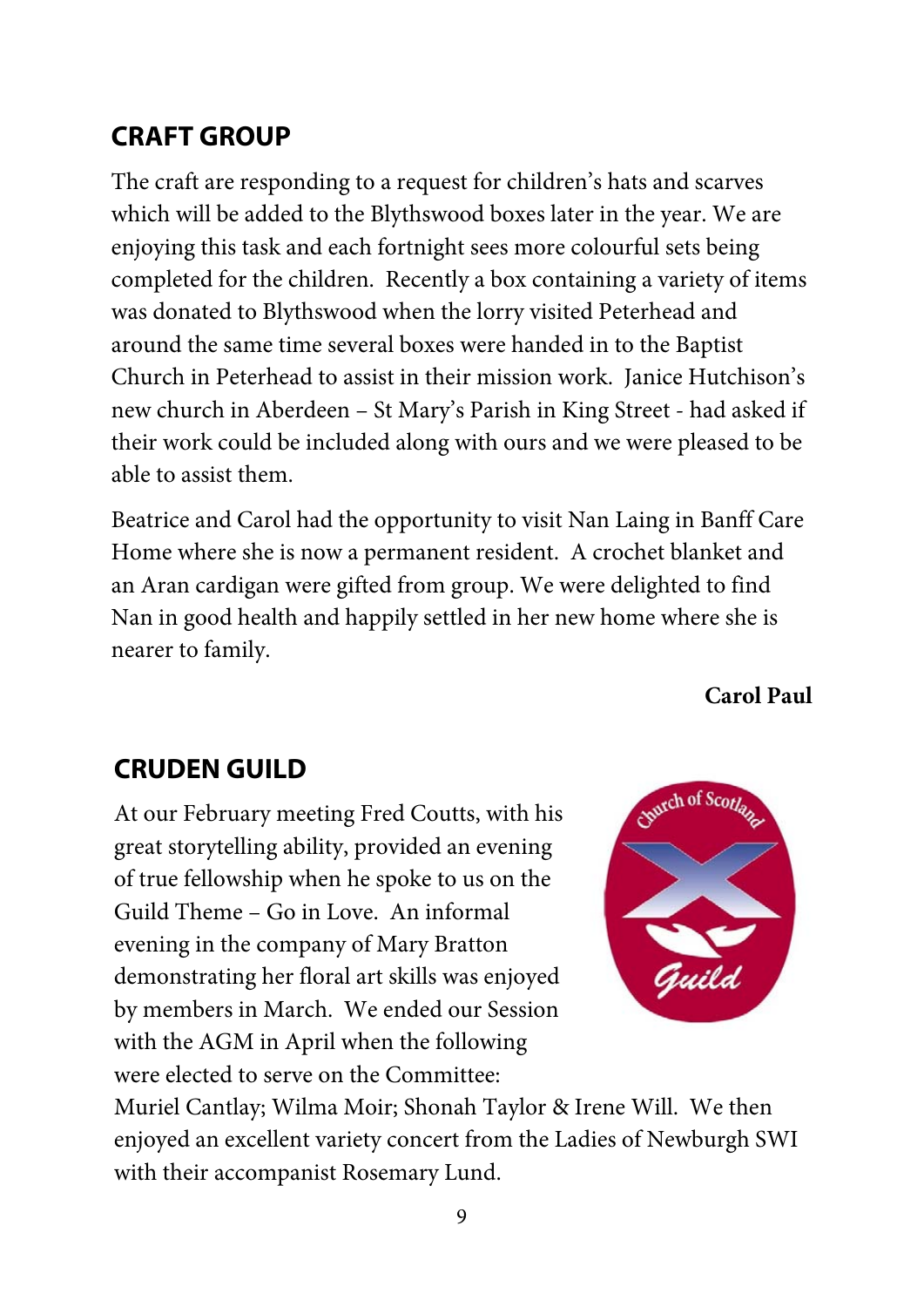

Heart & Soul is a Church gathering which takes place in Princes Street Gardens, Edinburgh during the week of the General Assembly and this year it was on Sunday 20 May, so by the time that you read this it will have been and gone.

The theme for the General Assembly and Heart & Soul this year is *Peace be with You.* This will be the theme for both the daily worship at the Assembly and during Heart & Soul.

Churches and Presbyteries from all over the country are encouraged to take part in the event by hiring a stand to show-case their area. Buchan Presbytery will be attending again this year and a few members from our church will be spending time helping out on the day. The main aim for the day is to highlight the diversity of our area and the excellent quality of life in the hope that prospective ministers might be attracted to the area.

Heart & Soul has become one of the highlights of General Assembly week and there is always a great buzz about the afternoon when fellow Christians from around the country come together and share fellowship.

The next issue of the Bulletin will be published at the beginning of September. Please send all material to be included before **Sunday 19 August 2018** to: Fred Coutts Ladebank, 1 Manse Place, Hatton AB42 0UQ **bulletin@crudenchurch.org.uk**



**@CrudenParishChurch**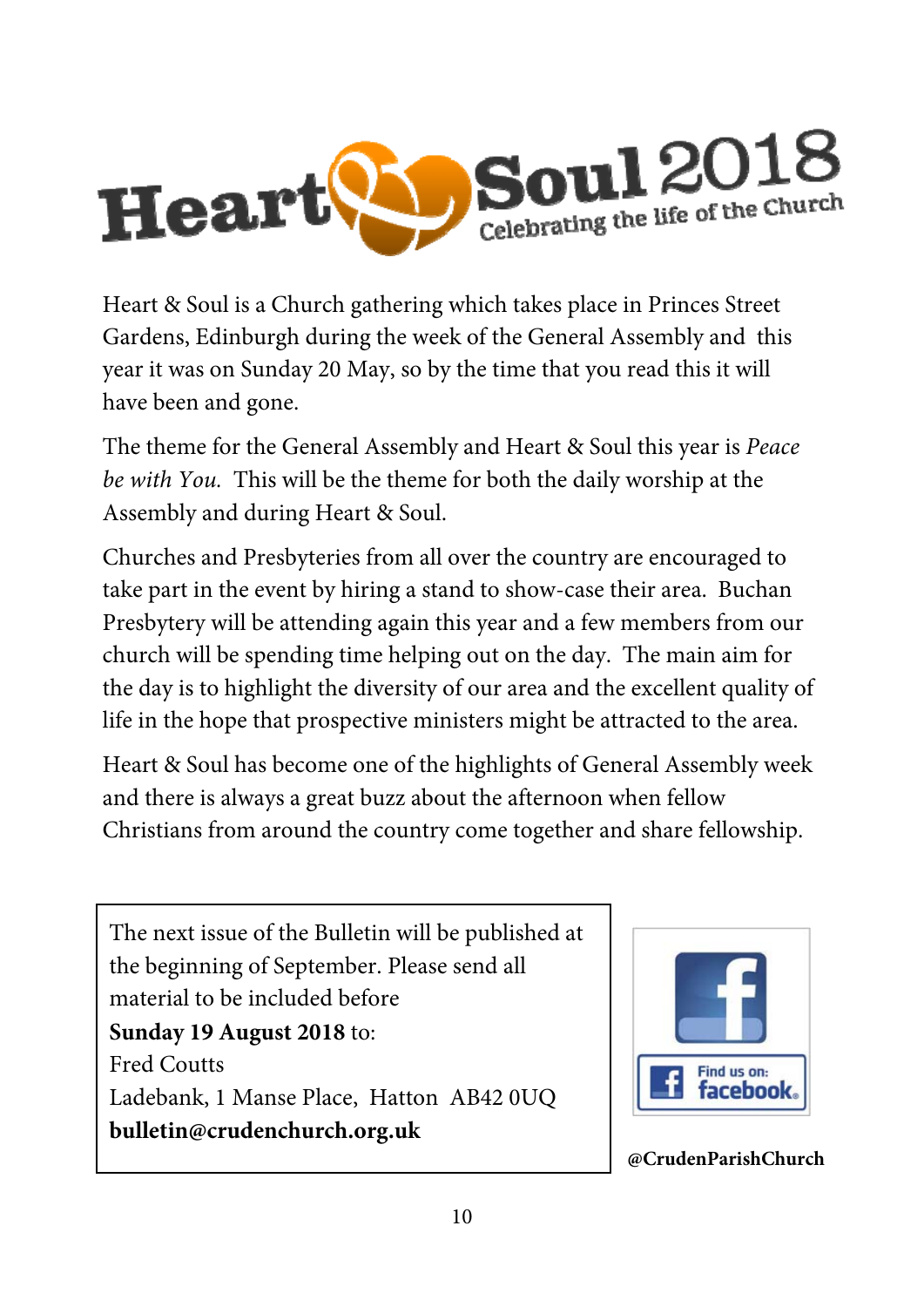## **Sunday Morning Duties 10 am**

| Date      | Door                                        | <b>Flowers</b>         | <b>Teas</b>                                   | Children                                   |
|-----------|---------------------------------------------|------------------------|-----------------------------------------------|--------------------------------------------|
| 3 June    | Ken Bruce<br><b>Margaret Bruce</b>          | <b>Beatrice Fawkes</b> | June Manning<br>Wilma Moir                    | Mid-term Holiday<br>No Junior Church       |
| 10 June   | Debbie Mackintosh<br><b>Betty Forrester</b> | <b>Trish Smith</b>     | Margaret Adams<br>Rosemary Reid               | Katherine Hyman<br><b>Beatrice Fawkes</b>  |
| 17 June   | Debbie Mackintosh<br><b>Betty Forrester</b> | Jean Beedie            | <b>Marilyn Samways</b><br><b>Mary Bratton</b> | Helen Smith<br>Rosemary Reid               |
| 24 June   | Mary McNaughtan<br><b>Beatrice Fawkes</b>   | Norma Forman           | <b>Margaret Bruce</b><br>Doreen Buchan        | Maureen Reid<br><b>Betty Forrester</b>     |
| 1 July    | Mary McNaughtan<br><b>Beatrice Fawkes</b>   | <b>Muriel Cantlay</b>  | Liz Carnie<br>Kathleen Craig                  | Katherine Hyman<br><b>Mary Bratton</b>     |
| 8 July    | Coreen Phillips<br><b>Betty May</b>         | Rosemary Pittendrigh   | Rosemary Reid<br><b>Margaret Adams</b>        | <b>School Holidays</b><br>No Junior Church |
| 15 July   | <b>Coreen Phillips</b><br><b>Betty May</b>  | <b>Irene Stott</b>     | Jennifer Emslie<br><b>Beatrice Fawkes</b>     | <b>School Holidays</b><br>No Junior Church |
| 22 July   | Katherine Hyman<br>Wilma Moir               | Norma Forman           | Norma Forman<br>June Manning                  | <b>School Holidays</b><br>No Junior Church |
| 29 July   | Katherine Hyman<br>Wilma Moir               | <b>Muriel Cantlay</b>  | Wilma Moir<br>Marilyn Samways                 | <b>School Holidays</b><br>No Junior Church |
| 5 August  | Maureen Esson<br><b>Robert Esson</b>        | Iris Durno             | Irene Stott<br><b>Fred Stott</b>              | Mid-term Holiday<br>No Junior Church       |
| 12 August | Maureen Esson<br><b>Robert Esson</b>        | Joyce Willox           | Rosemary Reid<br><b>Margaret Adams</b>        | <b>School Holidays</b><br>No Junior Church |
| 19 August | Coreen Phillips<br>Margaret Adams           | <b>Betty Forrester</b> | <b>Mary Bratton</b><br><b>Margaret Bruce</b>  | <b>School Holidays</b><br>No Junior Church |
| 26 August | Coreen Phillips<br>Margaret Adams           |                        |                                               | Katherine Hyman<br>Helen Smith             |
| 2 Sept    | Shonah Taylor<br>Irene Will                 | <b>Muriel Cantlay</b>  | Kathleen Craig<br>Elma Cumming                |                                            |
| 9 Sept    | Shonah Taylor<br>Irene Will                 |                        | Iris Durno<br>Jennifer Emslie                 |                                            |

#### **Reminder to those on duty**.

If you are unable to do door or tea duties, please endeavour to find someone to do them for you.